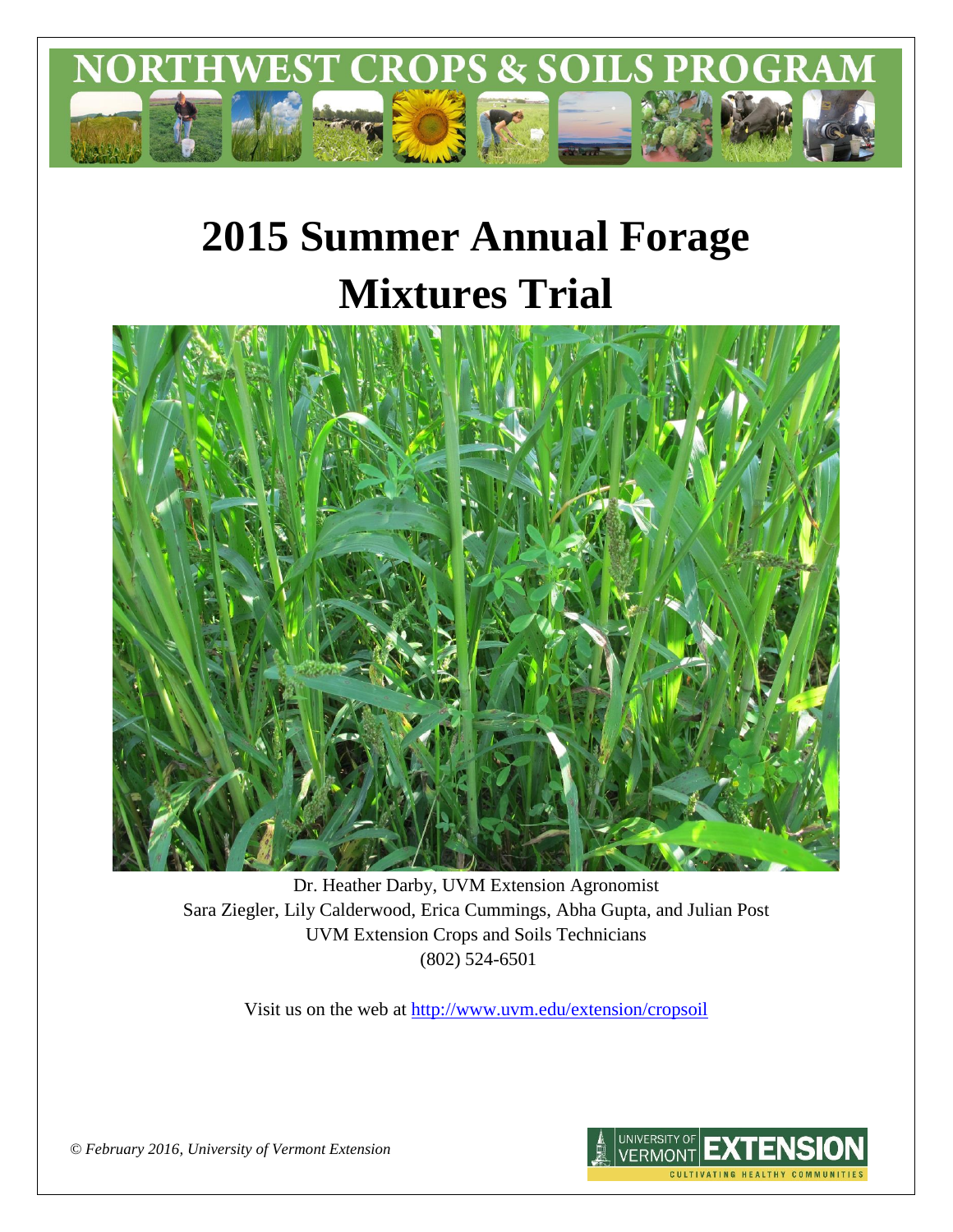### **2015 SUMMER ANNUAL FORAGE MIXTURES TRIAL Dr. Heather Darby, University of Vermont Extension [heather.darby\[at\]uvm.edu](mailto:heather.darby@uvm.edu?subject=2013%20Long%20Season%20Corn%20Report)**

In 2015, the University of Vermont Extension Northwest Crops and Soils Program evaluated yield and quality of six summer annual forage species and five mixtures at Borderview Research Farm in Alburgh, VT. In the Northeast, cool season grasses dominate the pastures and hay meadows farmers rely on throughout the season. With the onset of hot summer weather, these grasses enter dormancy and slow in production leading to what is generally referred to as the "summer slump." Given this decline in productivity, organic producers still must provide animals with 30% of their dry matter intake (DMI) from pasture over at least 120 days of the year. These constraints, in combination with variable weather, can make it very difficult to produce adequate forage from these cool season perennial grasses alone. Summer annual species thrive in hot weather and can be grazed to help reach the pasture requirement or can be used as stored feed to supplement other sources. Recently, there has been a growing interest in utilizing multiple species to further maximize forage yield and quality. We compared six summer annual species alone and in three-and five-species mixtures to evaluate potential differences in forage production and quality. While the information presented can begin to describe the yield and quality performance of these forage mixtures in this region, it is important to note that the data represent results from only one season and one location.

# **MATERIALS AND METHODS**

In 2015, annual forage species and mixtures were evaluated at Borderview Research Farm in Alburgh, VT. The plot design was a randomized complete block with four replications. Treatments were 11 forage mixtures/species evaluated for forage yield and quality. Forage treatments and seeding rates are summarized in Table 1.

| <b>Abbreviation</b> | <b>Species</b>              | Seeding rate (lbs $ac^{-1}$ ) |               |  |  |
|---------------------|-----------------------------|-------------------------------|---------------|--|--|
|                     |                             | <b>Alone</b>                  | In mixture    |  |  |
|                     | Wonderleaf Millet           | 20                            | 10            |  |  |
| M/V/Ch              | AC Greenfix Chickling Vetch | 60                            | 30            |  |  |
|                     | TFL 200 Chicory             | 6                             | 3             |  |  |
|                     | <b>Hayking Sudangrass</b>   | 50                            | 15            |  |  |
| S/CI/Ch             | <b>Berseem Clover</b>       | 15                            | 8             |  |  |
|                     | TFL 200 Chicory             | 6                             | 3             |  |  |
|                     | Fria Annual Ryegrass        | 30                            | 15            |  |  |
| R/CI/Ch             | <b>Berseem Clover</b>       | 15                            | 8             |  |  |
|                     | TFL 200 Chicory             | 6                             | $\mathcal{R}$ |  |  |
|                     | <b>Hayking Sudangrass</b>   | 50                            | 15            |  |  |
| S/M/CI/V/Ch         | <b>Wonderleaf Millet</b>    | 20                            | 10            |  |  |
|                     | Berseem Clover              | 15                            | 8             |  |  |
|                     | AC Greenfix Chickling Vetch | 60                            | 30            |  |  |
|                     | TFL 200 Chicory             | 6                             | 3             |  |  |

#### **Table 1. Summer annual forage species and mixtures evaluated in Alburgh, VT.**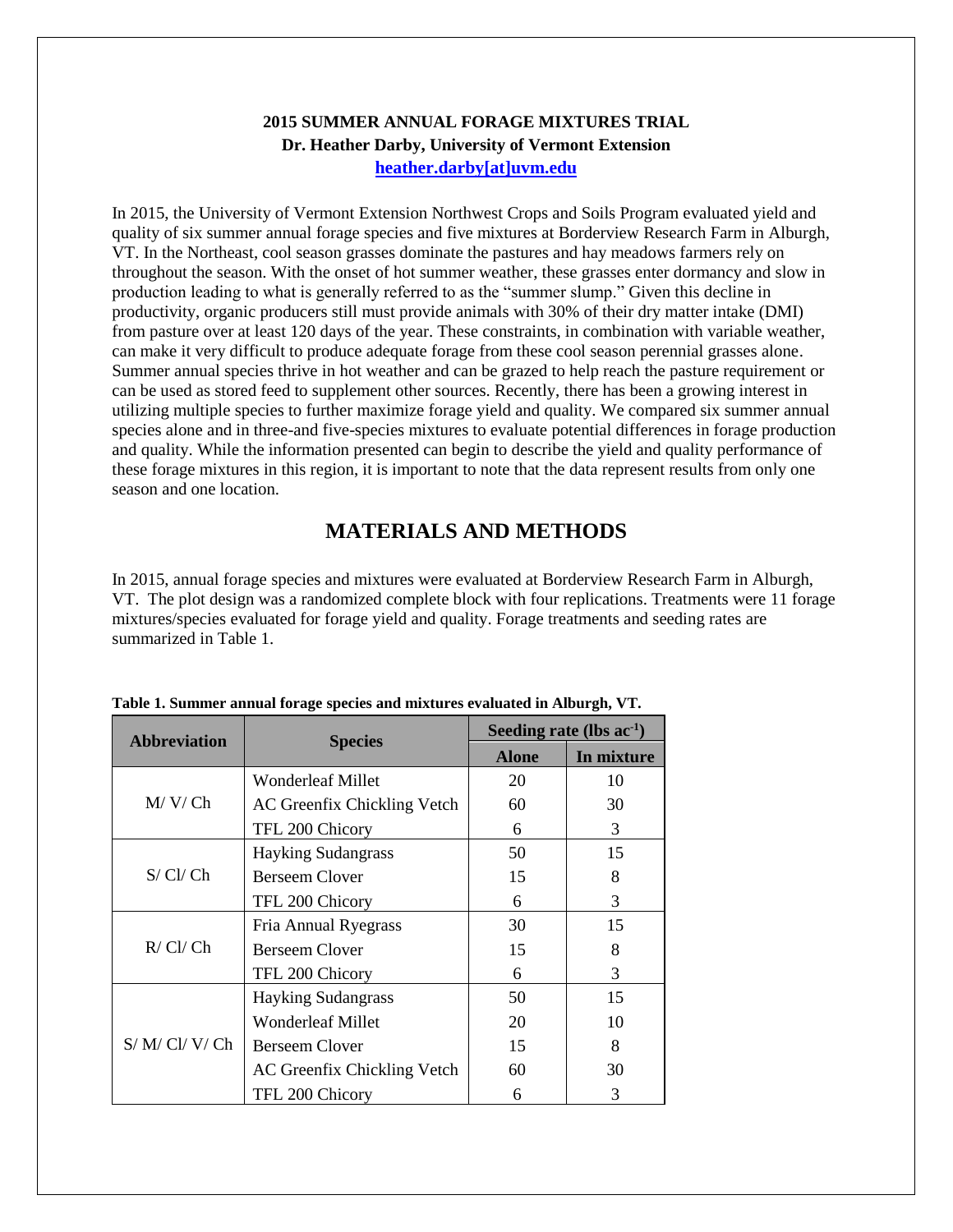| M/R/V/CI/Ch | Wonderleaf Millet           | 20 |    |
|-------------|-----------------------------|----|----|
|             | Fria Annual Ryegrass        | 30 |    |
|             | AC Greenfix Chickling Vetch | 60 | 30 |
|             | <b>Berseem Clover</b>       | 15 |    |
|             | TFL 200 Chicory             |    |    |

The soil type at the Alburgh location was a Benson rocky silt loam (Table 2). The seedbed was chisel plowed, disked, and finished with a spike tooth harrow. The previous crop was winter barley. Plots were 5' x 20' and replicated 4 times. The trial was planted with a Great Plains cone seeder on 7-Jun. Plots were harvested with a Carter forage harvester on 29-Jun. At the time of harvest, plots were experiencing very high weed pressure from other grasses. To avoid misrepresenting the yield and quality of the intended crop, only a portion of the plots were harvested. Plots that had low weed biomass and most of the planted species present were harvested. After harvest, all the remaining plots were mowed to the same height. A second harvest of the same plots was taken on 31-Aug.

| 1 war 2, 11 maart 101 wet in men men en de de gewen en 'e 15 20 10 i |  |  |  |  |  |
|----------------------------------------------------------------------|--|--|--|--|--|
| <b>Borderview Research Farm - Alburgh, VT</b>                        |  |  |  |  |  |
| Benson rocky silt loam                                               |  |  |  |  |  |
| Winter barley                                                        |  |  |  |  |  |
| Chisel plow, disk and spike tooth harrow                             |  |  |  |  |  |
| Great Plains cone seeder                                             |  |  |  |  |  |
| 11                                                                   |  |  |  |  |  |
| 4                                                                    |  |  |  |  |  |
| 5 x 20                                                               |  |  |  |  |  |
| $7-J$ un                                                             |  |  |  |  |  |
| 29-Jun and 31-Aug                                                    |  |  |  |  |  |
|                                                                      |  |  |  |  |  |

|  |  | Table 2. Annual forage trial management, Alburgh, VT, 2015. |
|--|--|-------------------------------------------------------------|
|--|--|-------------------------------------------------------------|

An approximate 1 lb subsample of the harvested material was collected, dried, ground, and then analyzed at the University of Vermont's Testing Laboratory, Burlington, VT, for forage quality. Dry matter yields were calculated.

Forage quality was analyzed using the FOSS NIRS (near infrared reflectance spectroscopy) DS2500 Feed and Forage analyzer. Dried and coarsely-ground plot samples were brought to the lab where they were reground using a cyclone sample mill (1mm screen) from the UDY Corporation. The samples were then analyzed using the FOSS NIRS DS2500 for crude protein (CP), acid detergent fiber (ADF), neutral detergent fiber (NDF), 30-hour digestible NDF (NDFD), and total digestible nutrients (TDN).

Mixtures of true proteins, composed of amino acids, and non-protein nitrogen make up the CP content of forages. The CP content of forages is determined by measuring the amount of nitrogen and multiplying by 6.25. The bulky characteristics of forage come from fiber. Forage feeding values are negatively associated with fiber since the less digestible portions of plants are contained in the fiber fraction. The detergent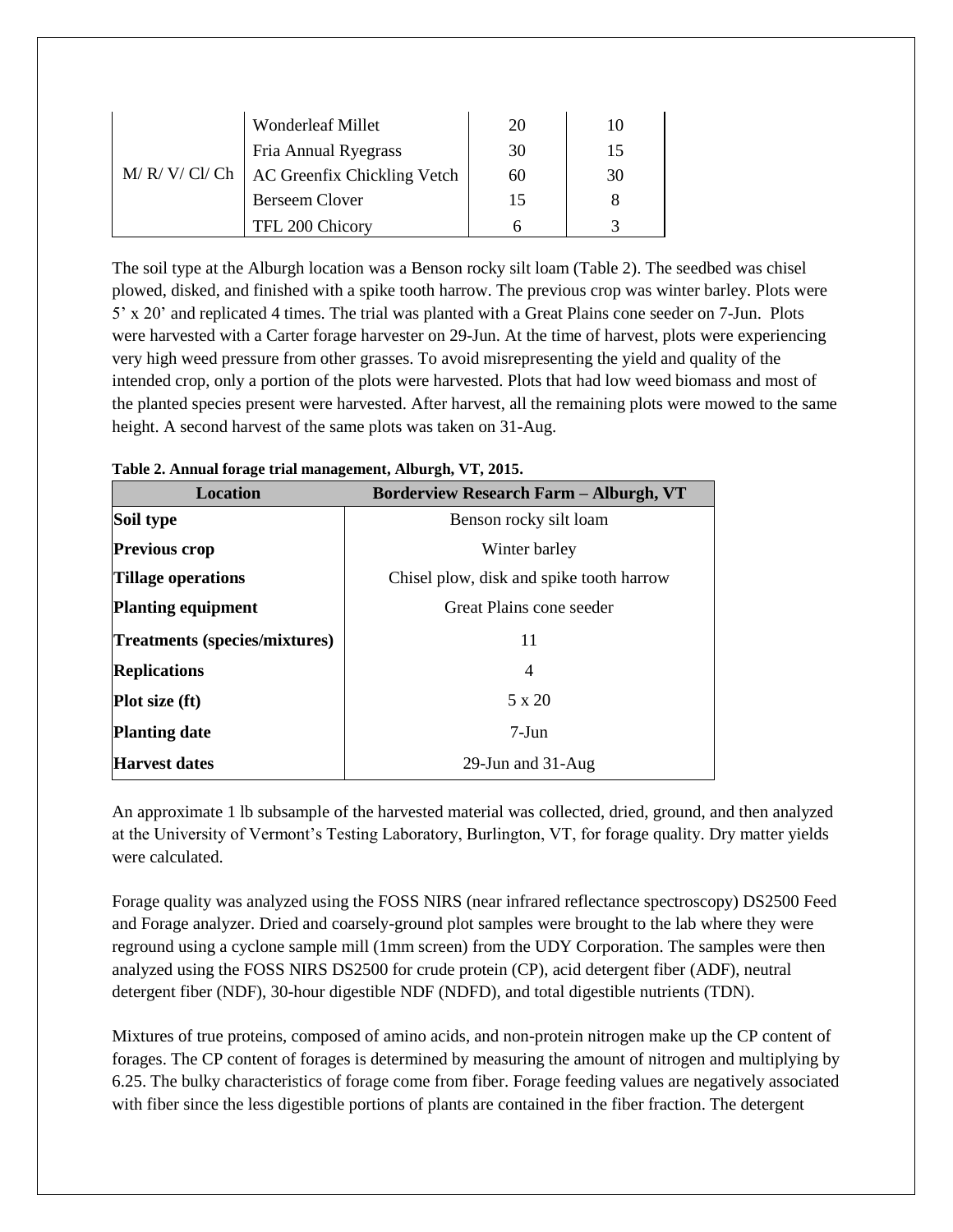fiber analysis system separates forages into two parts: cell contents, which include sugars, starches, proteins, non-protein nitrogen, fats and other highly digestible compounds; and the less digestible components found in the fiber fraction. The total fiber content of forage is contained in the neutral detergent fiber (NDF). Chemically, this fraction includes cellulose, hemicellulose, and lignin. Because of these chemical components and their association with the bulkiness of feeds, NDF is closely related to feed intake and rumen fill in cows. Recently, forage testing laboratories have begun to evaluate forages for NDF digestibility (NDFD). Evaluation of forages and other feedstuffs for NDFD is being conducted to aid prediction of feed energy content and animal performance. Research has demonstrated that lactating dairy cows will eat more dry matter and produce more milk when fed forages with optimum NDFD. Forages with increased NDFD will result in higher energy values and, perhaps more importantly, increased forage intakes. Forage NDFD can range from 20 – 80% NDF.

Yield data and stand characteristics were analyzed using mixed model analysis using the mixed procedure of SAS (SAS Institute, 1999). Replications within trials were treated as random effects, and mixtures were treated as fixed. Treatment mean comparisons were made using the Least Significant Difference (LSD) procedure when the F-test was considered significant ( $p<0.10$ ).

Variations in yield and quality can occur because of variations in genetics, soil, weather, and other growing conditions. Statistical analysis makes it possible to determine whether a difference among hybrids is real or whether it might have occurred due to other variations in the field. At the bottom of

each table a LSD value is presented for each variable (i.e. yield). Least Significant Differences (LSDs) at the 0.10 level of significance are shown. Where the difference between two hybrids within a column is equal to or greater than the LSD value at the bottom of the column, you can be sure that for 9 out of 10 times, there is a real difference between the two hybrids. Hybrids that were not significantly lower in performance than the highest

| <b>Hybrid</b> | Yield  |  |  |  |  |
|---------------|--------|--|--|--|--|
| A             | 6.0    |  |  |  |  |
| B             | $7.5*$ |  |  |  |  |
| C             | $9.0*$ |  |  |  |  |
| LSD           | 2.0    |  |  |  |  |

hybrid in a particular column are indicated with an asterisk. In the example above, hybrid C is significantly different from hybrid A but not from hybrid B. The difference between C and B is equal to 1.5, which is less than the LSD value of 2.0. This means that these hybrids did not differ in yield. The difference between C and A is equal to 3.0, which is greater than the LSD value of 2.0. This means that the yields of these hybrids were significantly different from one another. The asterisk indicates that hybrid B was not significantly lower than the top yielding hybrid C, indicated in bold.

## **RESULTS**

Seasonal precipitation and temperature recorded at a weather station in Alburgh, VT are shown in Table 3. From June through August, there was an accumulation of 1670 Growing Degree Days (GDDs) in Alburgh which is 25 fewer than the 30-year average. Rainfall was above average during planting, with over 6 inches of rain in June. This rainy weather during planting caused slow establishment allowing grassy weeds to dominate the trial area. The remainder of the growing season had below average precipitation with August being the driest with almost 4 inches less rain than normal. Temperatures during the season did not drastically fluctuate from the long term average.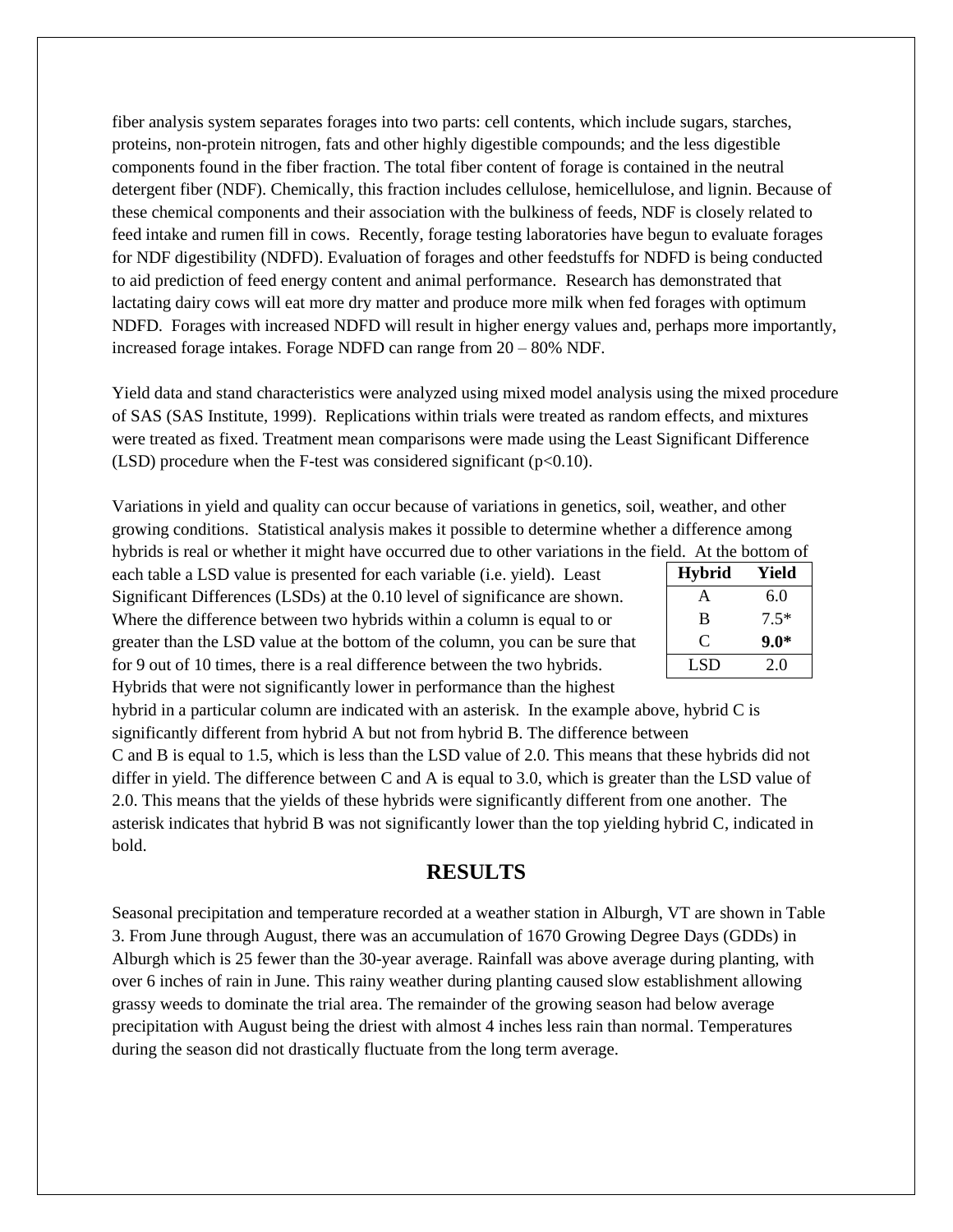| Alburgh, VT                       | June   | July    | <b>August</b> |
|-----------------------------------|--------|---------|---------------|
| Average temperature $(^{\circ}F)$ | 63.1   | 70.0    | 69.7          |
| Departure from normal             | $-2.7$ | $-0.6$  | 0.9           |
|                                   |        |         |               |
| Precipitation (inches)            | 6.42   | 1.45    | 0.00          |
| Departure from normal             | 2.73   | $-2.70$ | $-3.91$       |
|                                   |        |         |               |
| Growing Degree Days (base 50°F)   | 416    | 630     | 624           |
| Departure from normal             | $-58$  | $-10$   | 43            |

**Table 1. Seasonal weather data<sup>1</sup> collected in Alburgh, VT, 2015.**

<sup>1</sup>Based on weather data from a Davis Instruments Vantage Pro2 with WeatherLink data logger. Historical averages are for 30 years of NOAA data (1981-2010) from Burlington, VT.

#### *Impact of Variety*

Due to excessive rainfall and cool temperatures during June which caused slow establishment of the treatments, high weed pressure was observed across the trial area. To avoid misrepresenting the species and mixtures only plots in which the planted species had established significantly were harvested. Omitted treatments included the vetch, chicory, and clover planted alone, as well as the S/M/Cl/V/Ch mixture.

Treatment significantly impacted dry matter yield and CP levels across both cuts (Table 4, Figure 1). Single species appeared to establish and also produce higher yields than the mixtures. The treatment with the highest dry matter yield was the 'Hayking' Sudangrass which produced 2.76 tons ac<sup>-1</sup> of dry matter, one ton higher than the trial average of 1.85 tons ac<sup>-1</sup>. The mixture of M/R/V/Cl/Ch also yielded well and may indicate that ryegrass and millet complement each other in their growing habits. The lowest yielding treatment was the R/Cl/Ch mixture which produced 1.38 tons  $ac^{-1}$ . This mixture produced about the same yield as the ryegrass only treatment  $(1.43 \text{ tons} \text{ ac}^{-1})$  indicating that the clover and chicory did not establish well when planted mixtures or monocultures. Poor establishment was likely a result of the wet and cool weather experienced immediately following planting. The goal was to add legume to the mixtures to increase CP concentrations of the forages. The addition of legume actually caused a decline in the CP concentration of the forage compared to the single grass species treatment. This may indicate that percentage of legume in the mixture was not adequate to increase CP of the mixture. The treatments did not statistically differ from one another in terms of ADF, NDF, or NDFD.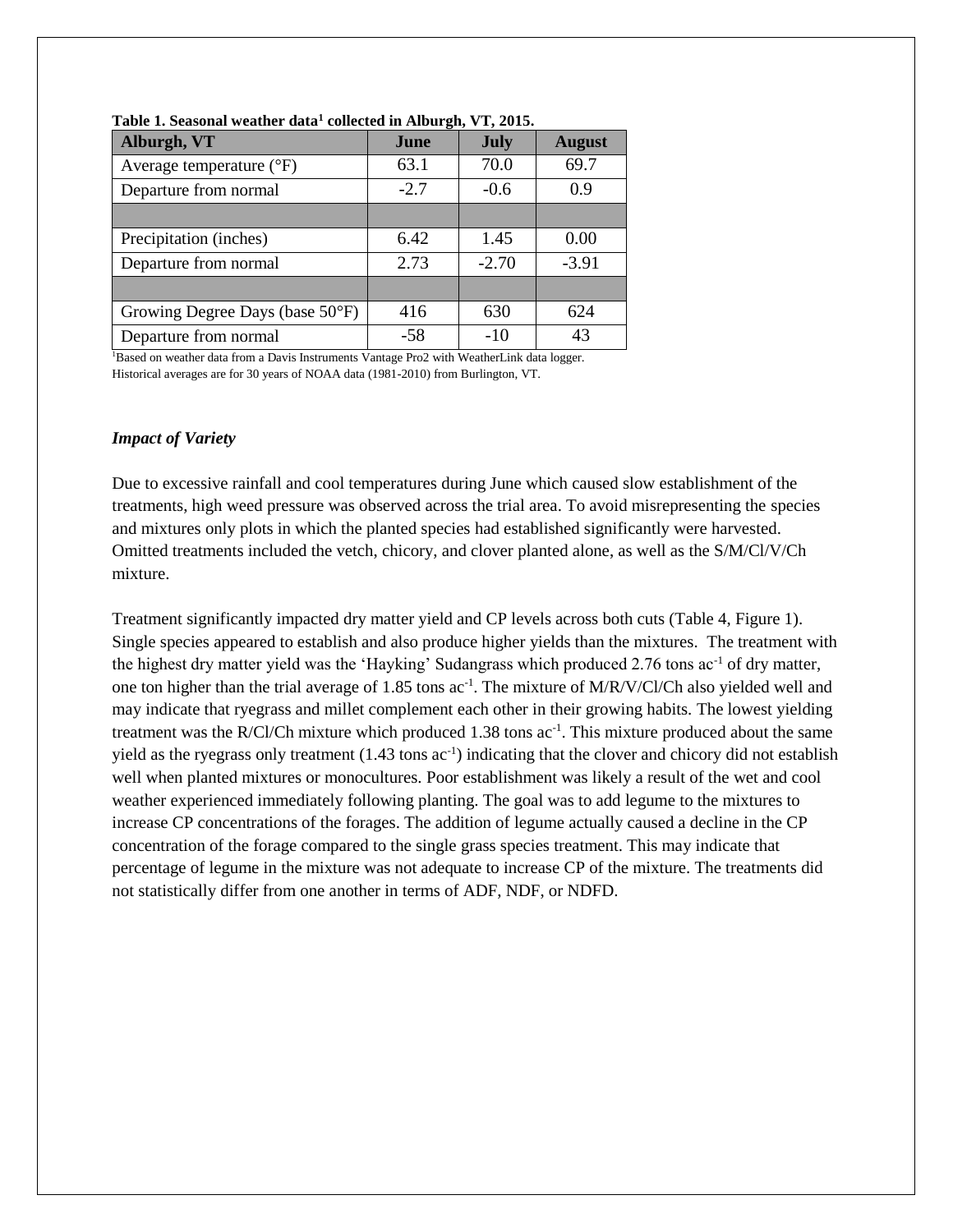| <b>Abbreviation</b> | <b>DM</b> Yield | Crude protein | ADF       | <b>NDF</b> | <b>NDFD</b> |                   | Cost                         |
|---------------------|-----------------|---------------|-----------|------------|-------------|-------------------|------------------------------|
|                     | tons $ac^{-1}$  | % of DM       | % of DM   | % of DM    | % of NDF    | Dollars $ac^{-1}$ | Dollars DM ton <sup>-1</sup> |
| M/V/Ch              | 1.51            | 15.3          | 33.4      | 58.6       | 53.7        | 64.50             | 42.78                        |
| S/CI/Ch             | 1.95            | 16.2          | 32.9      | 58.0       | 50.7        | 65.65             | 33.61                        |
| R/CI/Ch             | 1.38            | 16.1          | 33.2      | 58.4       | 51.7        | 45.70             | 33.18                        |
| M/R/V/Cl/Ch         | 2.07            | 16.6          | 31.9      | 57.1       | 47.8        | 93.10             | 45.08                        |
| Millet              | 1.84            | 18.0          | 31.2      | 58.2       | 51.1        | 34.80             | 18.91                        |
| Sudangrass          | 2.76            | 18.0          | 33.1      | 59.5       | 48.3        | 100.50            | 36.41                        |
| Ryegrass            | 1.43            | 18.5          | 31.7      | 56.3       | 50.6        | 20.40             | 14.31                        |
| Probability level   | ***             | $***$         | <b>NS</b> | <b>NS</b>  | <b>NS</b>   | N/A               | N/A                          |
| <b>Trial Mean</b>   | 1.85            | 17.0          | 32.5      | 58.0       | 50.5        | 60.58             | 32.04                        |

**Table 4. Yield and quality of seven summer annual forage treatments, 2015.**

Treatments in bold indicate the top performer for that parameter.

NS-Not statistically significant.

\*,\*\*,\*\*\*- treatments varied statistically at the .1, .05, or .001 significance level respectively.



**Figure 1. Dry matter yields and cost per ton of dry matter for 7 forage mixture treatments.** Treatments that share letters did not statistically differ from one another.

# *Impact of Cut*

The treatments were harvested twice over the season. The harvests varied significantly in terms of yield, protein, and NDF (Table 5). The highest yield of 2.3 tons ac<sup>-1</sup> of dry matter was observed in the first cut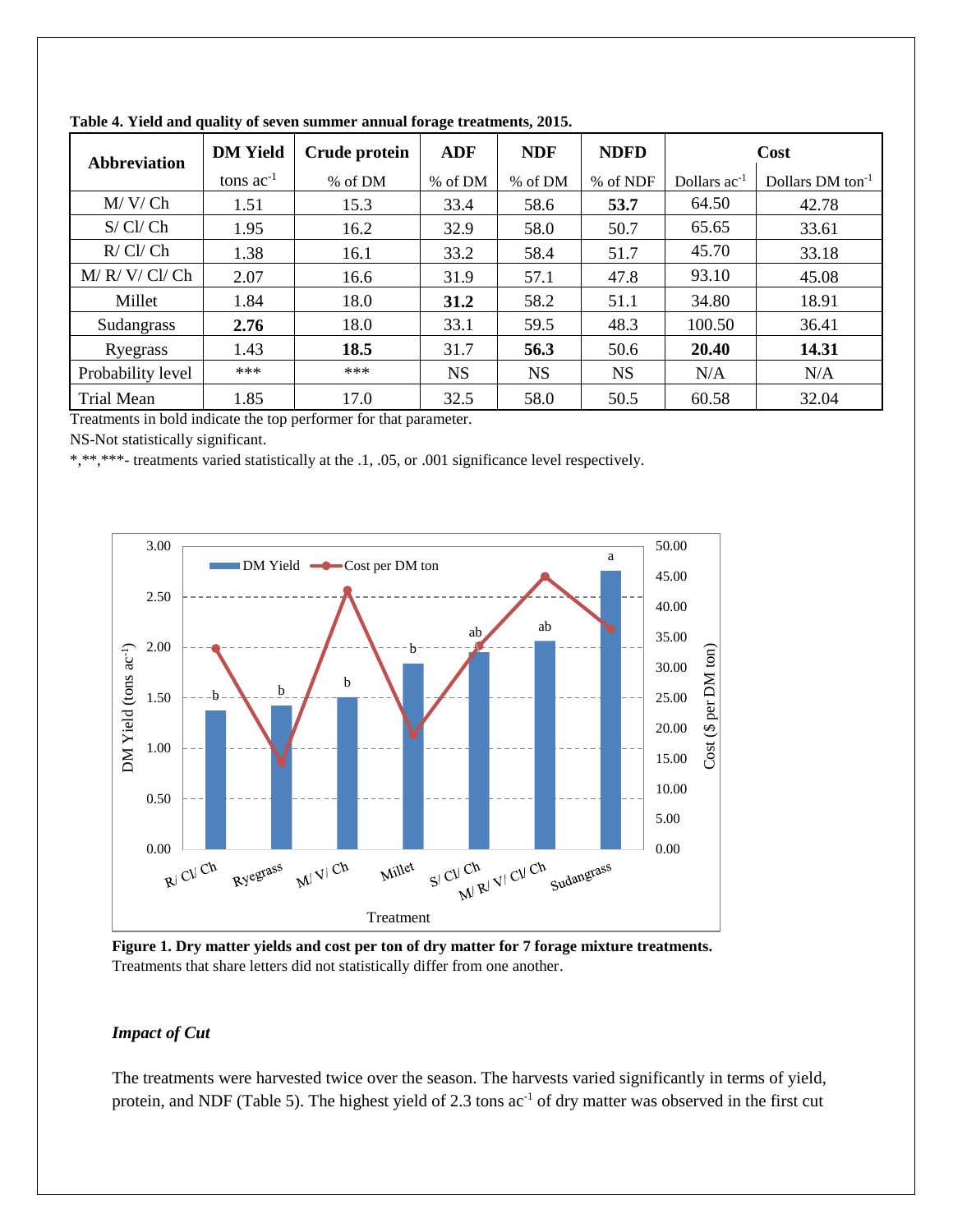which was one ton higher than the second cut. Protein was also higher in the first cut at 17.4% compared to 16.6% in the second cut. NDF was lower in the 2<sup>nd</sup> cut at 55.6% compared to 60.5% in the 1<sup>st</sup> cut. The concentrations of ADF and NDFD did not vary significantly by cut.

| Cut               | <b>DM</b> yield | Crude protein | ADF       | <b>NDF</b> | <b>NDFD</b> |  |  |
|-------------------|-----------------|---------------|-----------|------------|-------------|--|--|
|                   | tons $ac^{-1}$  | % of DM       | % of DM   | % of DM    | % of NDF    |  |  |
| 1 <sup>st</sup>   | 2.3             | 17.4          | 34.7      | 60.5       | 50.6        |  |  |
| 2 <sub>nd</sub>   | 1.4             | 16.6          | 30.2      | 55.6       | 50.5        |  |  |
| Probability level | ***             | ***           | <b>NS</b> | ***        | NS          |  |  |

**Table 5. Yield and quality of two harvests of 7 summer annual treatments, 2015.**

Treatments in bold indicate the top performer for that parameter.

NS-Not statistically significant.

\*,\*\*,\*\*\*- treatments varied statistically at the .1, .05, or .001 significance level respectively.

Although differences in quality and production by cut are expected, this information may influence producers' management from an animal nutrition perspective.

## **DISCUSSION**

From these data it appears that, of the treatments that were harvested, the annual grasses yielded higher than the mixtures containing the legumes and chicory. The exception was the mixture that included annual ryegrass and millet that yielded higher in combination than either of these species planted alone. This may indicate that these two grasses have complimentary growth habits and further research should be conducted to evaluate the benefits of the mixture. The chickling vetch, berseem clover, and chicory did not establish well, the higher costs of the seed was not recouped in yield for the more complex mixtures. The prolonged wetness and severe weed pressure likely influenced stand establishment of these species. Additional years of research need to be conducted to fine tune seeding rates and benefits of mixtures in these annual forage systems.

However, it is important to remember that these data only represent one year, in which challenging weather was experienced causing high weed pressure. In addition, seeding such complex mixtures with highly varying seed size is a challenge to attain a uniform seed mixture going out of the seeder. This could also have contributed to the weed pressure as if there were any skips and clumps in seeding there could be gaps leaving the stand vulnerable to weeds. This poses a challenge for creating mixtures that perform well together, not only for forage production and quality, but are consistent and do not pose significant seeding challenges for farmers. We will continue to trial these mixtures in hopes of determining mixtures that are suited to our growing region and farming operations.